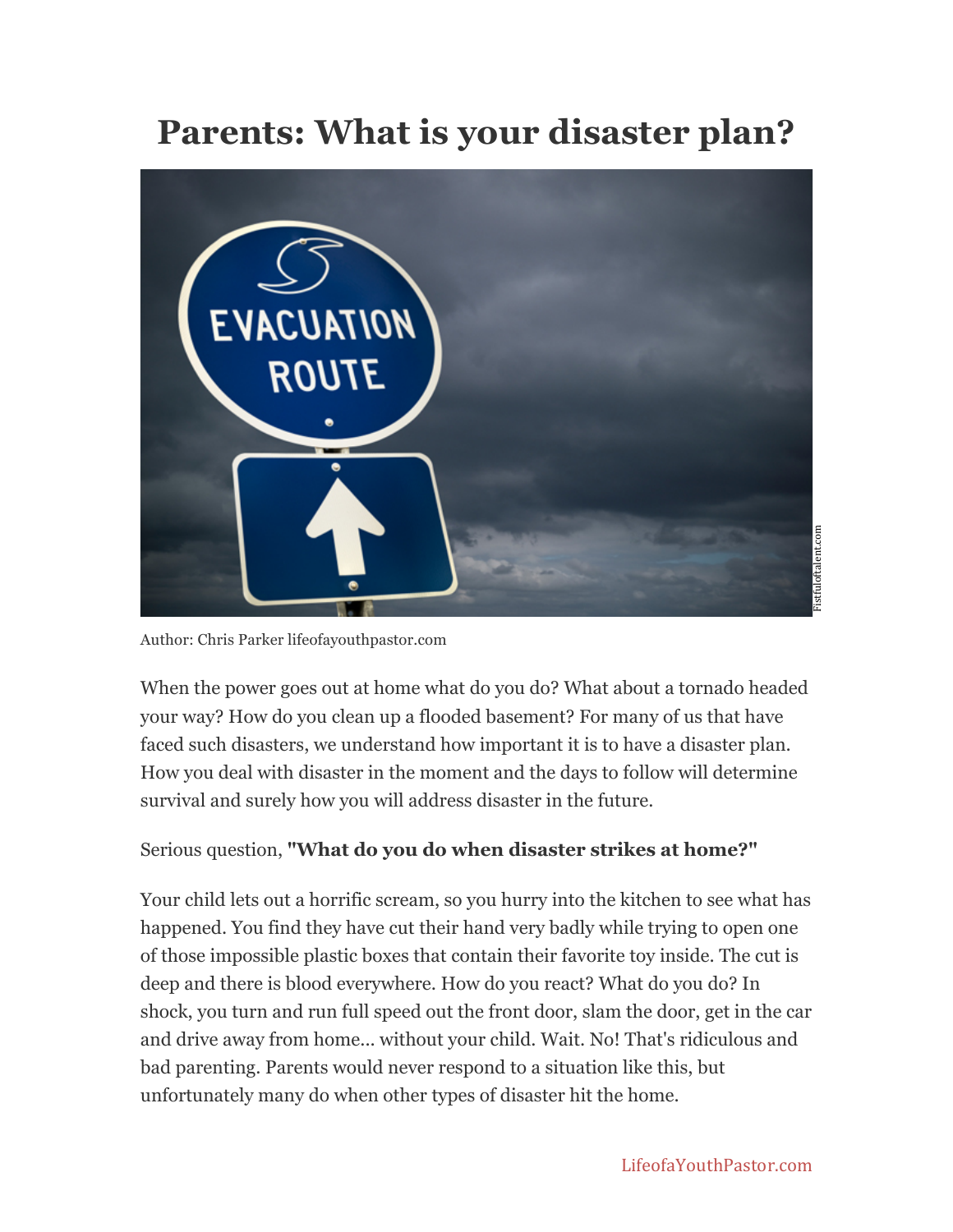You and your spouse discover one of the following things about your teenager:

- You find a picture of them on social media drinking at a party.
- You see a text message on your son's phone from their girlfriend, "*I'm pregnant*"
- You found evidence of illegal drugs in the house.
- You discovered they are looking at pornography.
- Your child recently

**Teenagers do stupid things but the same can be true about parents**... be honest with yourself, you aren't perfect either. Perhaps reacting to a flesh wound or a child throwing up comes second nature to you or your spouse, but how about when you react to your child's rebellious choices? How you respond and react to these disasters will highly impact your relationship with them, both now and in the future.

## *Do you and your spouse have a disaster plan for the family?*

**The gravity of this question is real, because it's not a question of if, but when and where will this disaster take place?** Here are some things to consider in preparing for the worst so you can react with your best. Discuss and answer these questions with your spouse (or most trusted friend if you are a single parent):

- When disaster strikes, how could you as the parent best react to the worst, but possible scenarios? What will you say, how will you listen?
- Who will you discuss the matter with first? It is important to recognize who your support group will be during a time like this while also respecting the child's privacy.
- Who will you go to for advice on handling this disaster? Will you go to a pastor, a best friend, another parent. A better question to ask is, who do you respect or look up to that would give sound advice?